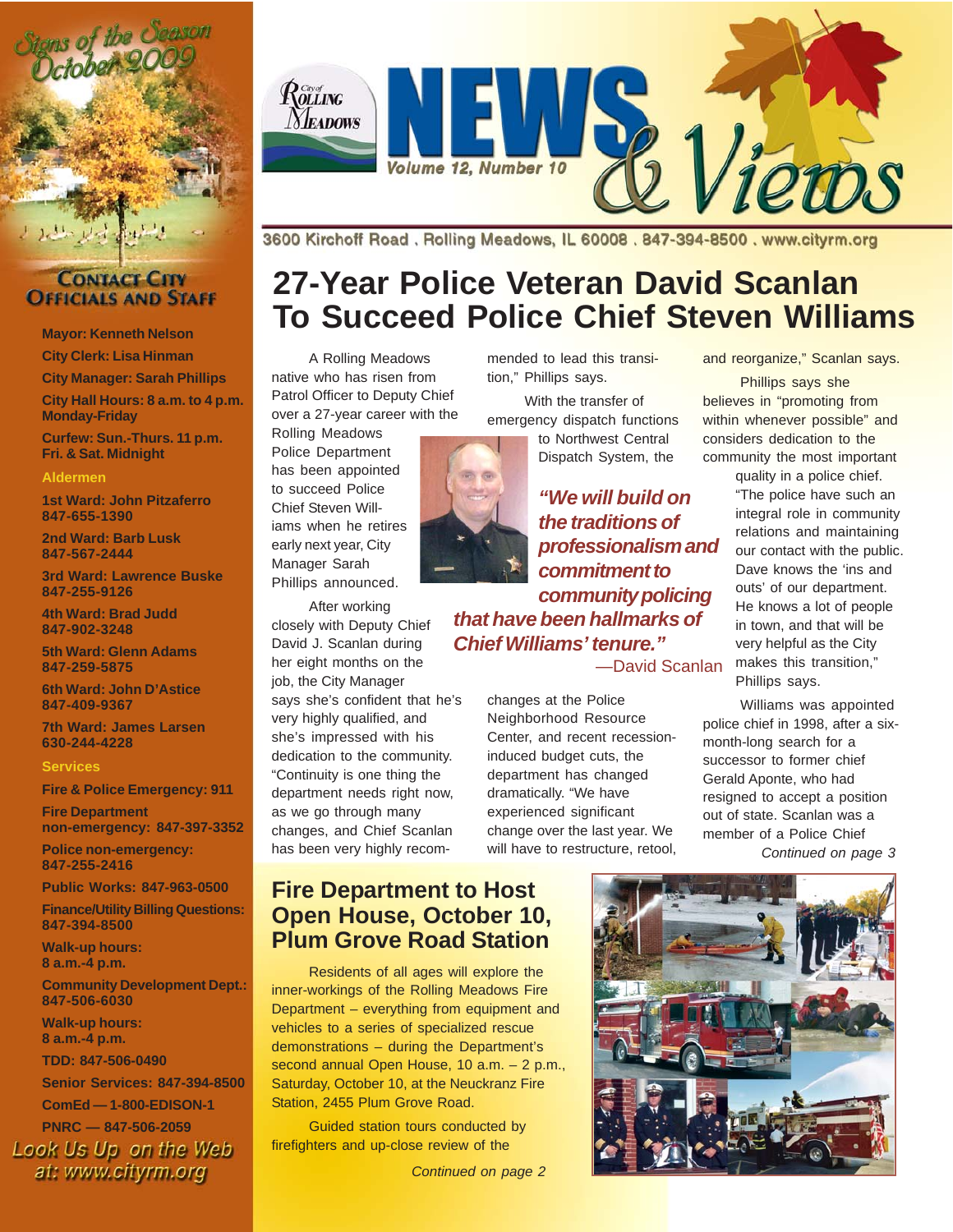#### **Games on FD Web Page Promote Fire Safety for Kids of All Ages**

Online children's games now available on the Fire Department's Web page prove that it's never too early to begin learning about fire safety.

Log onto **www.cityrm.org/rmfd/ default.htm** and click on the "Kids Fire Safety Games" icon on the left side of the screen. Select any of three links that offer games appropriate for children of all ages:

● **Sprinkler Smarts** allows children in kindergarten through  $8<sup>th</sup>$  grade to learn more about fire safety and fire sprinklers;

● **Dress the Firefighter:** Firefighter Fran is on her way to fight a fire, but she needs to get dressed. Preschoolers help Firefighter Fran choose the appropriate firefighter clothing;

● **U.S. Fire Administration Kids Page:** USFA Kids offers crossword puzzles, coloring pages, word searches, matching games and more to help kids learn about home fire safety, smoke alarms and escaping a fire.

### **Donate Blood October 10**

Residents are encouraged to give the "gift of life" during a community blood drive held in conjunction with the Fire Department's Saturday, October 10 Open House.

The blood drive will take place from 8 a.m. – 12 p.m., and will benefit patients of Chicago area hospitals.

To schedule an appointment, or for more information, visit **www.lifesource.org**, or call 877-543- 3768. Walk-ins are welcome.

## **'Stay Fire Smart! Don't Get Burned' National Fire Prevention Week Focus**



Each year, roughly more than 20,000 are treated in the nation's emergency rooms for, burn-related injuries. BY FIRE CHIEF RON STEWART

*Ron Stewart*

3,000 people die from, and

That's why the

Rolling Meadows Fire Department has teamed up with the National Fire Protection Association to encourage residents to "Stay Fire Smart! Don't Get Burned." This year's National Fire Prevention Week campaign, October 4-10, focuses on ways to keep homes fire safe and prevent painful burns.

The most common types of burn injuries result from fire or flame, scalding and contact burns. These can be extremely painful and may result in severe scarring – even death. Fortunately, these injuries are entirely preventable.

Residents can make healthy change happen in their homes by taking extra caution to ensure that the curling iron is out of children's reach, that pot handles are turned away from the stove, and that hot foods and liquids are kept away from tables and counter edges.

Other tips for preventing burns include:

● Have a three-foot "kid-free" zone around the oven and stove;

● Never hold a child in your arms while preparing hot food or drinking hot beverages;

● Test water temperatures before placing a child (or yourself) in the bathtub;

● Ask smokers to smoke outside and give them deep, sturdy ashtrays;

● Keep lamps, light fixtures and light bulbs away from anything that can burn, such as lamp shades, bedding, curtains and clothing;

● Replace cracked and damaged electrical

● Wear clothing with tight-fitting or short sleeves when cooking;

cords;

● Teach children that hot things hurt.

In addition to following these burn safety measures, the Fire Department encourages

all residents to test their homes' smoke detectors. Roughly 70% of home fire deaths occur in residences without working smoke detectors.

Residents should test their smoke detectors once per month, following the manufacturer's instructions. Replace detector batteries once per year. A good rule of thumb is to replace batteries the same day you change your clocks from daylight savings time to standard time each fall.

For more information on National Fire Prevention Week activities, visit **www.firepreventionweek.org**.

### **Fire Department to Host Open House**

*Continued from page 1*

Department's fleet of engines and ambulances will offer a "behind-thescenes" glimpse of **Department** operations. Attendees will learn more about the Fire Department's proud tradition of service to Rolling Meadows residents and businesses.

**Firefighters** will also showcase their extensive training and equipment during a series of simulated rescue demonstrations held throughout the day.

"The Open House is an opportunity for residents to learn more about the Rolling Meadows Fire Department, and allows us to meet the people we are sworn to protect," Fire Chief Ron Stewart explains. "Our goal is for people to better understand our approach to fostering a safer community in which we all live and work."

The event will also feature a City-sponsored Blood Drive, 8 a.m.-noon, to benefit LifeSource Blood Banks, and complimentary child car seat safety checks performed by Illinois Department of Transportation (IDOT) officials.

The open house coincides with this year's National Fire Prevention Week, October 4-10. For more information, contact the Fire Department at 847-397-3352.

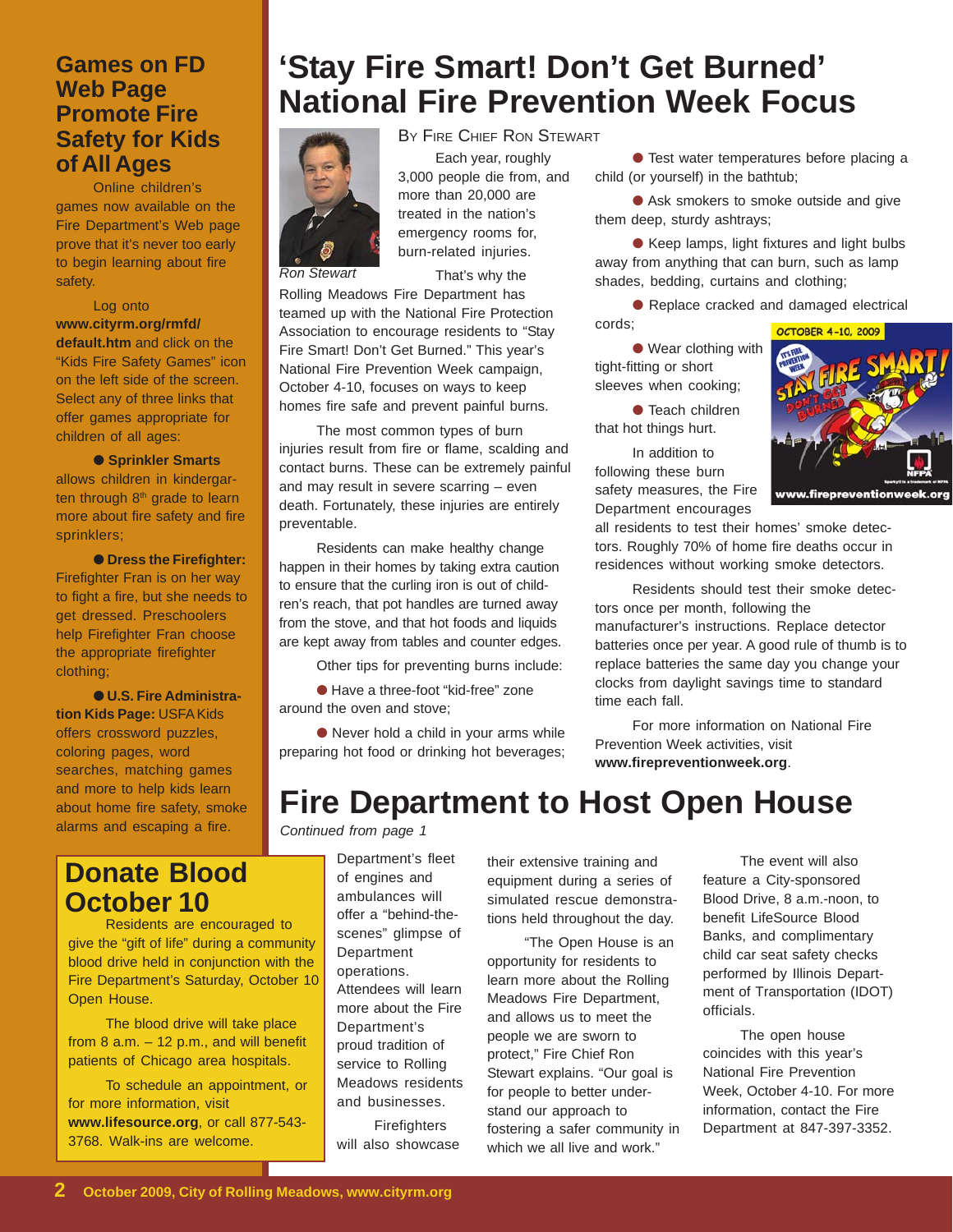### **27-Year Police Department Veteran David Scanlan Appointed to Succeed Steven Williams as Chief**

*Continued from page 1*

Screening Committee formed to assist in making the selection.

Chief-designate Scanlan says his top priorities will be "to implement my collaborative style of leadership and make sure the department maintains the highest standards for police service. Our residents and businesses are very aware of the personalized service levels we maintain, and they value their hometown connection with the police department. We will build on the traditions of professionalism and commitment to community policing that have been hallmarks of Chief Williams' tenure."

Retiring Chief Williams says he wants to spend more time with his wife, Marge, their daughter, son, and three grandchildren. His retirement will be effective January 8, 2010. Phillips says Chief-designate Scanlan will begin to take on additional responsibilities during the next few months until his "official" appointment in January.

Asked to reflect on his accomplishments in 12 years on the job, Williams downplays any personal accomplishments, saying, "The department has accomplished so much in leadership in the law enforcement community, intergovernmental cooperation, delivery of law enforcement services, building a culture that is incredibly professional, and caring, so that what we do emphasizes people as much as it does the law."

Williams, 61, says part of his teamwork with Scanlan, who was named Deputy Chief in 2001, "has been to do things that prepare him for this position." He describes Scanlan as a "very, very creative problem solver."

Scanlan, 50, is a graduate of St. Viator High School, Arlington Heights. His family first lived in Rolling Meadows, then moved to Arlington Heights. After high school, he studied law enforcement at Harper College and worked as an identification officer with the Arlington Heights Police Department. He was also an investigator/administrative assistant with the Cook County State's Attorney's office before joining the Rolling Meadows Police



*Retiring Police Chief Steve Williams has served the City since 1998.*

#### Department as a Patrol Officer in 1982.

Within the department, Scanlan is a respected leader known for his passion for law enforcement and dedication to his family, which now includes nine children, ranging in age from 2 to 24. During his first 10 years as a patrol officer, he was a tactical officer-gang specialist. In 1992, he was promoted to Sergeant and in 1994 to Commander of the Investigations Unit. Meanwhile, he completed bachelor's and master's degrees in management at National Louis University.

After starting his law enforcement education at Harper College, he later returned as an instructor to teach some of the same courses. He has also completed courses in police staff and command and managing criminal investigation at Northwestern University's Traffic Institute, and homicide investigation at Southern Police Institute-University of Louisville. He is certified by the Illinois Municipal League as a trainer for the National Incident Management Course.

Scanlan has coupled his studies with law enforcement experience to apply "the shared leadership style of management." He is convinced that when managers "establish a work environment where creativity is encouraged and innovation fostered, organizational synergy will follow."

The first step in effective leadership is "listening to those we serve," he says, beginning with city officials. "The second step is being responsive to

those needs, ideas, and desires. One without the other is destined to failure."

An officer who has worked closely with Scanlan for 20 years, Sgt. Tom Gadomski, describes him as a "fair but demanding" supervisor. "You do the job and you will earn praises and respect, but he expects hard work from his guys," Gadomski says. "He's a guy who has his finger on the pulse of this department. We know who Dave Scanlan is. We know what to expect. We know he'll hit the ground running," he adds.

Tragedy hit the Scanlan family in 2005 when his wife, Sharon, died of cancer at age 45, leaving four children. Recently remarried to Elizabeth, who also had been widowed, the family now includes his four children, her four children, and their two-year-old daughter, Tessa. He enjoys coaching his children's baseball and basketball teams.

Scanlan is a member of the Illinois Captains Association, Illinois Juvenile Officers Association, Fraternal Order of Police, and Northwest Chiefs of Police. His many honors include Exceptional Duty, Honor Service, a Wound medal, and Excellent Police Duty Awards from the Rolling Meadows Police.

### **City to End Yard Waste Bag Sales in 2010**

The Public Works Department will sell its remaining supply of paper refuse and yard waste bags, while supplies last, until December 31, 2009. Sales will cease, effective January 1, 2010.

Bundles of refuse bags are sold for \$8 per bundle (15 bags). Bags are available for purchase at the following locations:

● Public Works Department, 3900 Berdnick Street, 8 a.m.-4:30 p.m.

● Rolling Meadows City Hall, 3600 Kirchoff Road, 8 a.m.-4 p.m.

Paper refuse and yard waste bags from other manufacturers continue to be available for purchase at many local stores.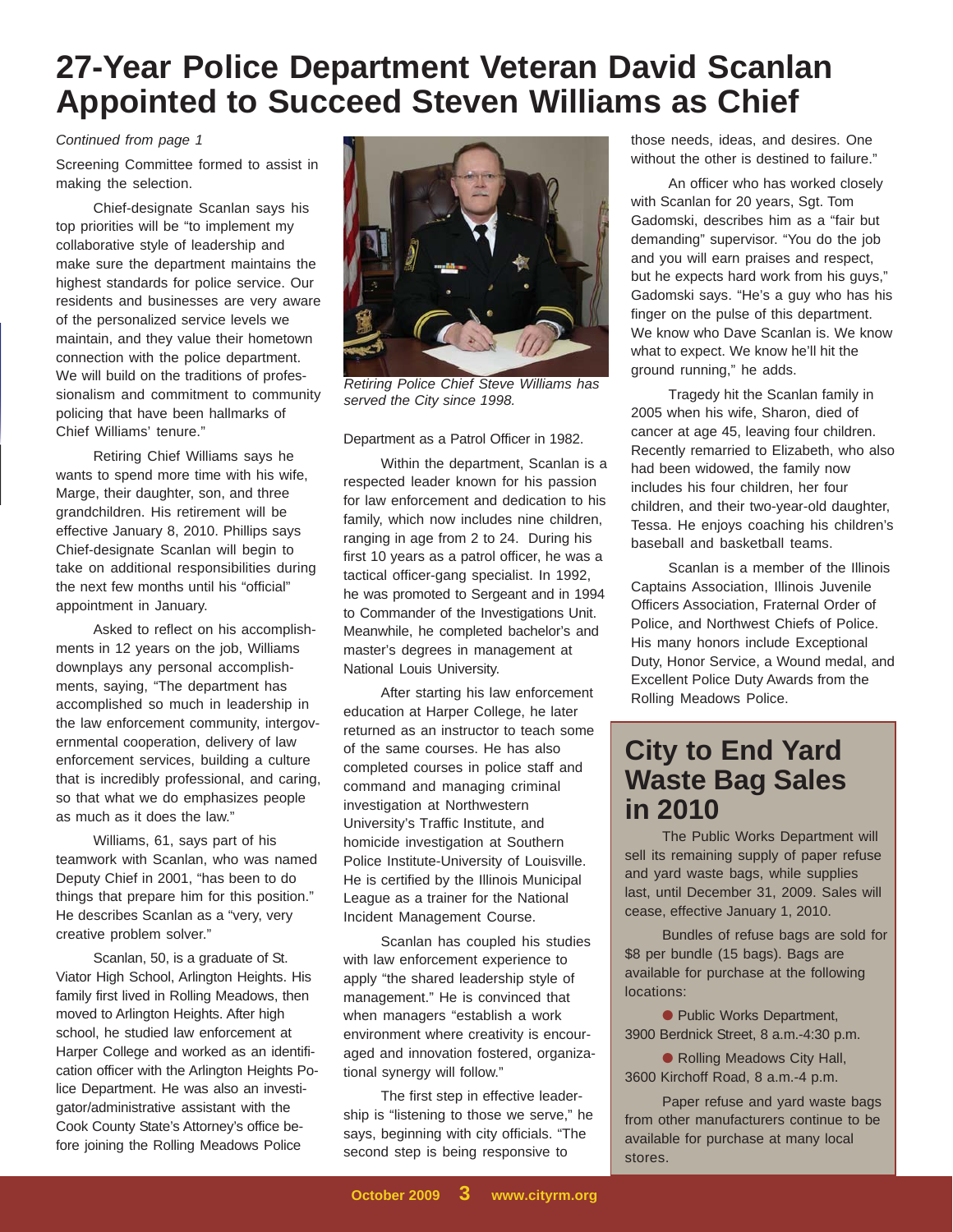### **City Officials, Staff to Wear Pink in Support of Breast Cancer Awareness, October 9**

A legion of City officials and staffers will wear pink T-shirts to demonstrate support for breast cancer awareness Friday, October 9, and pay tribute to a national campaign known as the Pink Heals Tour.

The tour, launched by a group of police officers and firefighters who call themselves Guardians of the Ribbon, involves driving a pink fire truck crosscountry to raise awareness of the disease. The Guardians made stops in Glenview and Vernon Hills last month.

The Pink Heals Tour Website, **www.pinkribbontour.com**, states: "We would like to have public safety, local leaders and citizens of the community wear pink shirts to show support and love for our women and their fight against breast cancer. It will not only bring us together, but also give those who are battling this

dreadful disease an overwhelming feeling of support."

Ward 2 Alderman and Cancer Awareness Committee Chair Barb Lusk hopes Rolling Meadows will show community-wide support for breast cancer awareness. She encourages residents to "care enough to wear pink" on October 9.

"Committee members urge residents to join with City staff and demonstrate their support for women battling breast cancer," Lusk says. "The American Cancer Society estimates that more than 192,000 women will be diagnosed with invasive breast cancer this year. More than 40,000 cases will be fatal," she adds.

Other than skin cancer, breast cancer is the most common form of cancer among women in the United

States and the second leading cause of cancer death.

The Cancer Awareness Committee has distributed breast cancer informational pamphlets that are available at City Hall, 3600 Kirchoff Road; Rolling Meadows Library, 3110 Martin Lane; and the Rolling Meadows Chamber of Commerce, 2775 Algonquin Road.

### **Renovations Under Way at Downtown Shopping Center**



*Workers perform exterior renovations at Rolling Meadows Shopping Center, part of a project to create a new look for tenants at the northwest corner of Kirchoff Road and Meadow Drive. When completed, the renovated shopping center will offer a neotraditional façade, improve area signage and add a drive-through pharmacy on Jewel-Osco's east side. Interior improvements at the Jewel-Osco are also part of the plan approved by City Council earlier this year.*

**Join American Cancer**

**Society's 'Real Men Wear Pink' Campaign, October 14**

with the North Suburban Women's Cancer Coalition and area hospitals to promote breast cancer awareness through its "Real Men Wear Pink" campaign, Wednesday, October 14.

mammograms. Registered participants will receive a pink ribbon and breast cancer awareness information, for distribution to the women in

Society's Maggie Osborne at 847-368-1116, or

women of the importance of annual

**maggie.osborne@cancer.org.**

their lives.

The American Cancer Society has partnered

The campaign encourages men to remind

To learn more, contact the American Cancer

#### **Police Upgrade Non-Emergency Phone System; Operators, Not Recordings, Answer Calls**

Residents who call the Police Department's non-emergency telephone number between the hours of 8 a.m. and 4 p.m. will notice a major change in how the call is processed: police department staff members answer the phone, not a recording.

Last month, the Department introduced a complete overhaul to its non-emergency

phone number (847-255-2416). Calls placed by residents during regular business hours are now taken at the front desk, where operators will transfer calls to the appropriate extension.

Police Department officials believe the new system will make it easier for residents to find answers to their questions and enhance customer service.

"The new telephone system is designed to be much more user-friendly, reduce the potential for confusion and streamline service," Sgt. Tony Gaspari explains. "In this day and age, residents find it increasingly difficult to talk to a person when they call their bank,

credit card companies, or other service providers. We feel that should not be the case when calling the police department."

Gone, too, are the nine menu options that residents once had to choose from. If operators are fielding other calls, residents are able to select from four options:

**1. Emergency dispatch**, in the event of an emergency;

**2. Overnight parking requests** that enable residents to park vehicles on City streets overnight without receiving a ticket (Direct line: 847-870-2440);

**3. Police Department directory** that guides callers to the appropriate extension;

**4. General mailbox**, where residents may leave voice messages for the front desk.

"Operators are trained to transfer calls to emergency dispatch at a moment's notice, but residents should always call 911 in emergency situations," Gaspari adds.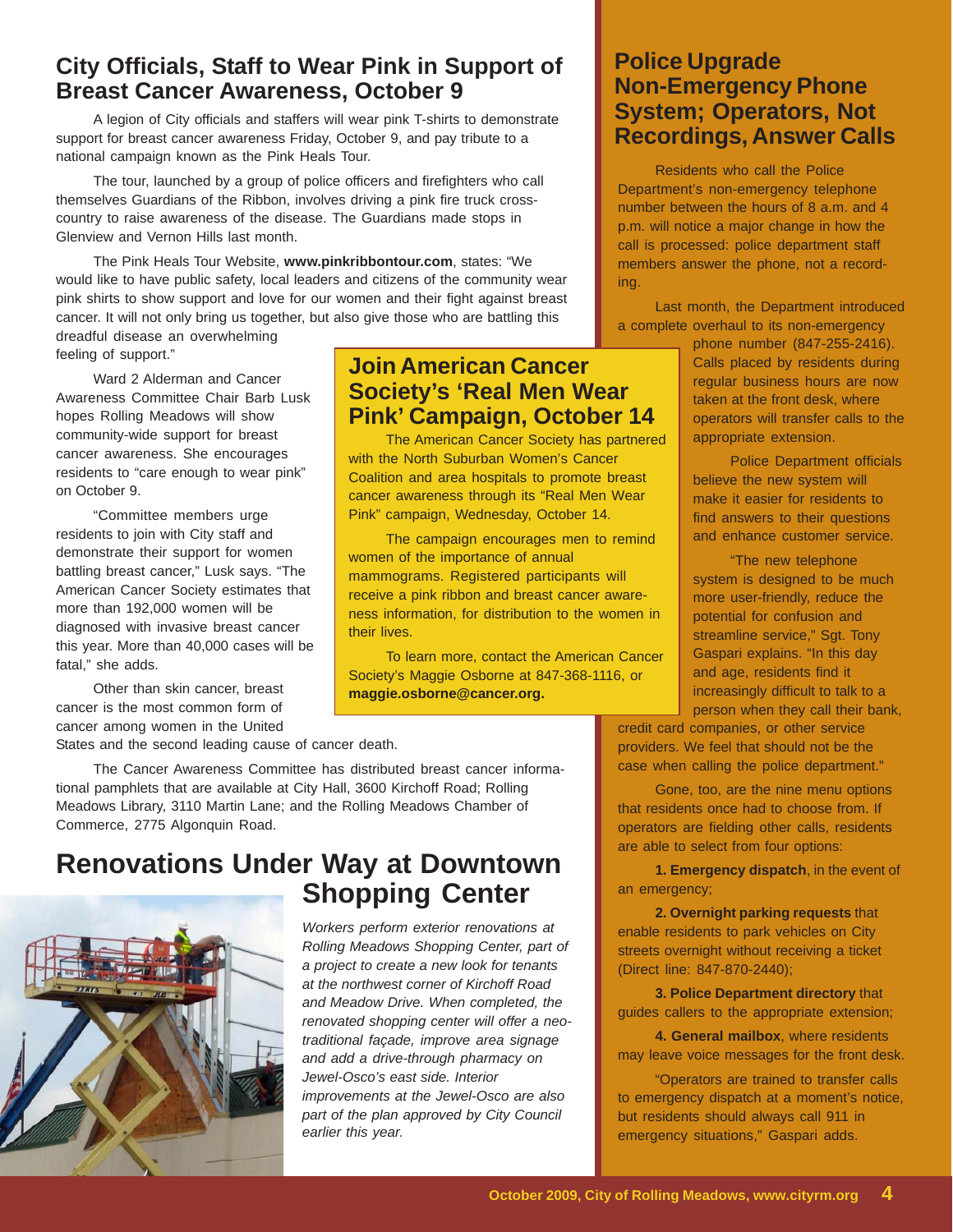### *Serving the City: ving the City:*



### **Ward 4 Alderman Brad Judd**

Brad Judd says he learned some of the intricacies of city government while serving as a member

of the Zoning Board of Appeals, but received a crash course following his election to Council in April 2009.

Over the past six months, one lesson stands out from the rest.

"I've learned that I still have a lot to learn," he says with a chuckle. "I ran for office because I see opportunities to make things better for our residents."

Alderman Judd has lived in Rolling Meadows for 16 years. He is a commodities broker who holds a BSGS degree from Northwestern University.

"I decided to get involved and do what I could to help the City, but I don't consider myself a politician," he explains.

Ward 4 Alderman **Destruction Event** "If my constituents say, 'great job!' and reelect me in four years, I'll be happy to serve. If they choose someone else, that's fine with me, too."

> Judd began attending City Council meetings as an observer, when City officials were trying to complete a redevelopment deal for the Dominick's property at the corner of Kirchoff Road and Meadow Drive. At the time, many Ward 4 residents had concerns about proposals for a highdensity, mixed use development under consideration.

"All of us would like to redevelop the Dominick's property. I just want to make sure that the result enhances the downtown area and doesn't affect nearby residents in a negative way," he says.

Asked about his approach to public service, Alderman Judd offers this: "If a great idea is unpopular, vote for it. If a bad idea is popular, vote against it."

### **Proposed 2010 Budget Improves Financial Analysis, Cash Flow**

The proposed Fiscal Year (FY) 2010 budget presented to City Council by staff last month reduces the number of operating funds from 34 to 18, enhancing the City's ability to analyze financial statements and improve cash flow, Finance Director Jim Egeberg reports.

Examples of fund consolidation include combining the Vehicle Replacement and Equipment Funds into a new "Vehicle Equipment Replacement" Fund, merging the Water, Sewer and Storm Water Funds into one "Utilities" Fund, and eliminating six capital project funds.

The City's consolidation efforts follow recommendations presented by independent auditors, who urged City officials to implement a more functional approach to fund analysis by reducing their number.

"Using current data and financial figures, the 2010 budget projects that 15 of the 18 operating funds will have budgeted surpluses. That results in an overall City surplus of \$285,000," Egeberg explains. "In contrast, only 12 of the 34 operating funds for 2009 had surpluses."

Contributing to the projected surplus is the fact that, since mid-2008, the City has reduced staffing levels by 15% (28 full-time and 12 part-time positions).

"We have reduced annual payroll by over \$2 million in the last 18 months. As a result, we are a very lean operation," Egeberg says. "Further staff cutbacks would result in measurable service reductions to residents."

Public input on the FY2010 budget will be welcomed during a series of discussions scheduled in October and early November during regular City Council meetings. Council and staff will review proposed operating budgets for each City department based on the following schedule: October 13, Police Department; October 20, Community Development and Finance Departments, Library; October 27, Public Works Department; November 3, Fire Department; and November 10, general government and City funds.

A draft of the 2010 budget is available for public review at City Hall, 3600 Kirchoff Road; the Rolling Meadows Library, 3110 Martin Lane; and online at the City's Website, **www.cityrm.org**.

### **Public Works, SWANCC to Hold October 17 Document**

Public Works and the Solid Waste Agency of Northern Cook County (SWANCC) will host a "document destruction" event Saturday, October 17, 9 – 11 a.m., at its 3900 Berdnick Street facility.

Onsite shredding of bank statements, medical forms, personal files, old tax forms, receipts and other paperwork will be offered to Rolling Meadows residents, free of charge. Proof of residency is required. No business waste will be accepted.

"This program will help residents safely dispose of personal documents, minimizing the potential for thieves to gain access to information that may be used to steal one's identity," Public Works Director Fred Vogt explains.

For more information, contact the Public Works Department at 847-963-0500.

The Federal Trade Commission (FTC) estimates that 10 million Americans were victims of identity theft in 2008. One of the most effective ways to reduce one's risk of becoming a victim is to shred all personal documents before throwing them away.

Other tips to prevent identity theft include:

● Do not carry your social security card in wallets or purses;

● Never give personal information over the phone, the Internet or through the mail unless you know with whom you are dealing;

● Only do business online with established, reputable companies;

● Do not place sensitive outgoing mail, such as a credit card application, in your mailbox for pickup.

● Check your credit report once a year.